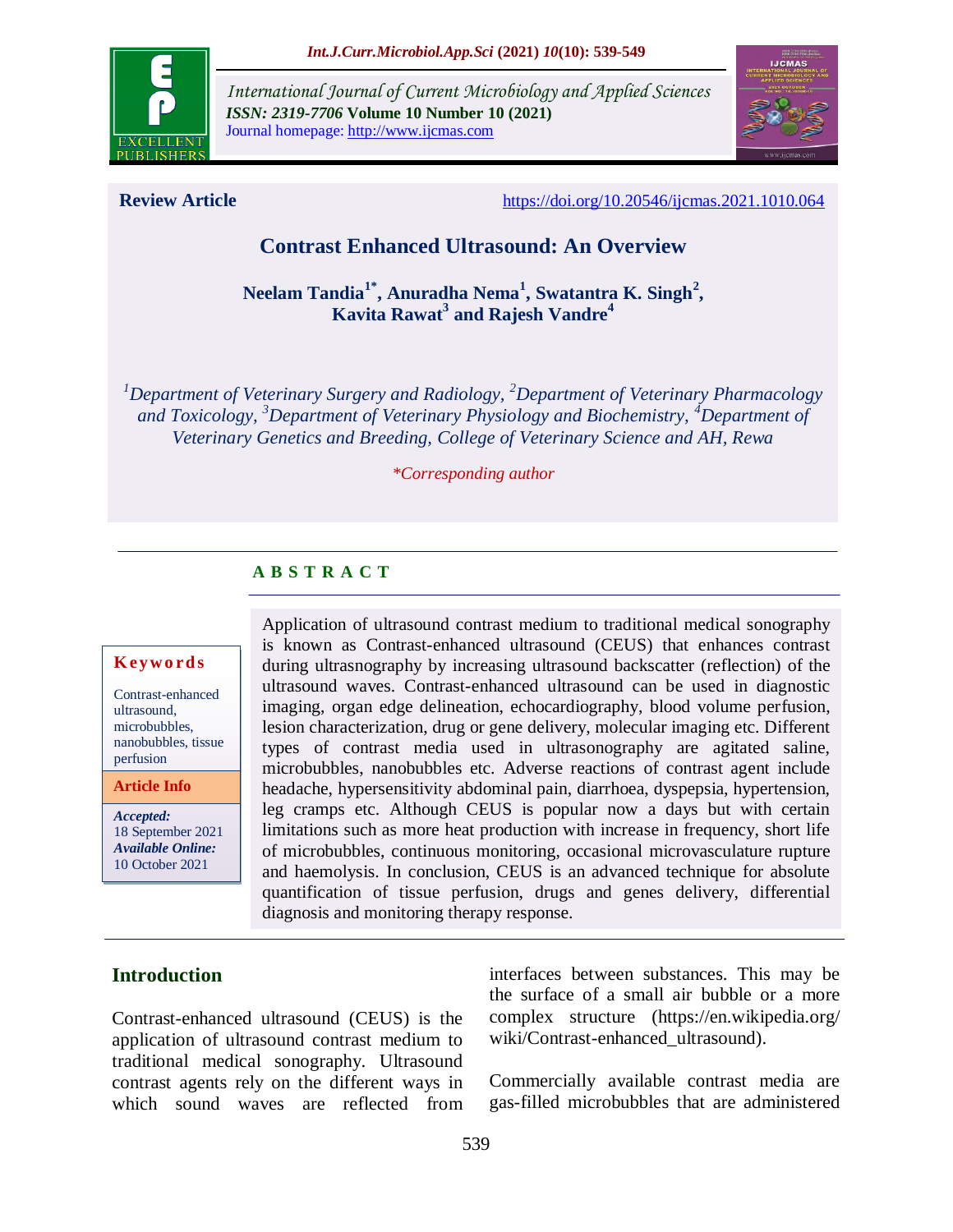intravenously to the [systemic circulation.](https://en.wikipedia.org/wiki/Circulatory_system) Microbubbles have a high degree of [echogenicity](https://en.wikipedia.org/wiki/Echogenicity) (the ability of an object to reflect ultrasound waves). There is a great difference in echogenicity between the gas in the microbubble and the soft [tissue](https://en.wikipedia.org/wiki/Biological_tissue) surroundings of body. Thus, [ultrasonic imaging](https://en.wikipedia.org/wiki/Medical_ultrasonography) using microbubble contrast agents enhances the ultrasound [backscatter](https://en.wikipedia.org/wiki/Backscatter) (reflection) of the ultrasound waves, to produce a [sonogram](https://en.wikipedia.org/wiki/Medical_ultrasonography) with increased contrast due to high echogenicity difference. Contrast-enhanced ultrasound can be used to image blood [perfusion](https://en.wikipedia.org/wiki/Perfusion) in organs, measure [blood flow](https://en.wikipedia.org/wiki/Blood_flow) rate in [heart](https://en.wikipedia.org/wiki/Heart) and other organs and for other applications. CEUS is an option and was shown to improve cancer detection and tumor characterization, decreasing the number of biopsies, or during surgery in brain cancer patients [\(Kitano](https://www.ncbi.nlm.nih.gov/pmc/articles/PMC4584939/#B68) *et al.,* [2012;](https://www.ncbi.nlm.nih.gov/pmc/articles/PMC4584939/#B68) [Uemura](https://www.ncbi.nlm.nih.gov/pmc/articles/PMC4584939/#B126) *et al.,* 2013; [Prada](https://www.ncbi.nlm.nih.gov/pmc/articles/PMC4584939/#B104) *et al.,* 2014).

## **History**

Application of CEUS started in late 1960s when a detectable signal change during US examination was observed after injection of agitated saline caused (Kremkau *et al.,* 1970). Contrast enhancement by the compressible gas core of saline bubbles was caused by backscatter of US wave. But, due to the high surface tension saline bubbles were unstable. [Kremkau](https://www.ncbi.nlm.nih.gov/pmc/articles/PMC4584939/#B71) *et al.,* 1970 formed more stable bubbles by injection of autologous blood at adequately rapid rates. Nonetheless, bubbles still lacked sufficient lifetime and a defined size. After more than 20 years first stable commercially available and FDA approved USCA- Albunex, an albumin-coated and airfilled microsphere was found (Feinstein *et al.,* 1990).

Since then, stability and biocompatibility of USCA have been continuously improved and bubbles have been modified to specifically target certain surface molecules expressed in pathological alterations. Apart from their

support for imaging and diagnostics, microand NBs are object of increased interest for therapeutic applications too. Recent studies used the disrupting effect of MB-enhanced US on the BBB in combination with transplantation of mesenchymal stem cells for treatment of brain ischemia, or used MBs as carriers of drugs, siRNA and mRNA [\(Dewitte](https://www.ncbi.nlm.nih.gov/pmc/articles/PMC4584939/#B31)  *[et al.,](https://www.ncbi.nlm.nih.gov/pmc/articles/PMC4584939/#B31)* 2014; [Gong](https://www.ncbi.nlm.nih.gov/pmc/articles/PMC4584939/#B45) *et al.,* 2014). This broad field of different uses makes USCA attractive for research and beneficial for patients.

Currently three different MB-based CA are clinically approved in the United States/North America and Europe, and a fourth is clinically used in Japan and South Korea, but the variety among the investigative CA is much broader and frequently produces new, promising progenies. Since examinations with those approved CA are common in the clinics, guidelines for CEUS imaging of the liver exist to guarantee proper and comparable examinations and an improvement for diagnosis and therapy [\(Claudon](https://www.ncbi.nlm.nih.gov/pmc/articles/PMC4584939/#B18) *et al.,* 2013).

# **Principle of CEUS**

US contrast agents consist of microbubbles containing air or various gases within a shell. When a US contrast agent is administered into the vasculature, it enhances the backscatter of ultrasound waves by resonance within sonic windows (Sontum, 2008). This results in a marked amplification of the signals from the blood flow and provides additional information about the microvasculature (Gries, 2004).

# **Types of contrast media**

## **First generation**

First-generation ultrasound contrast agents contained microbubbles of air that were dissolved in blood when exposed to acoustic pressure in the ultrasound field. They were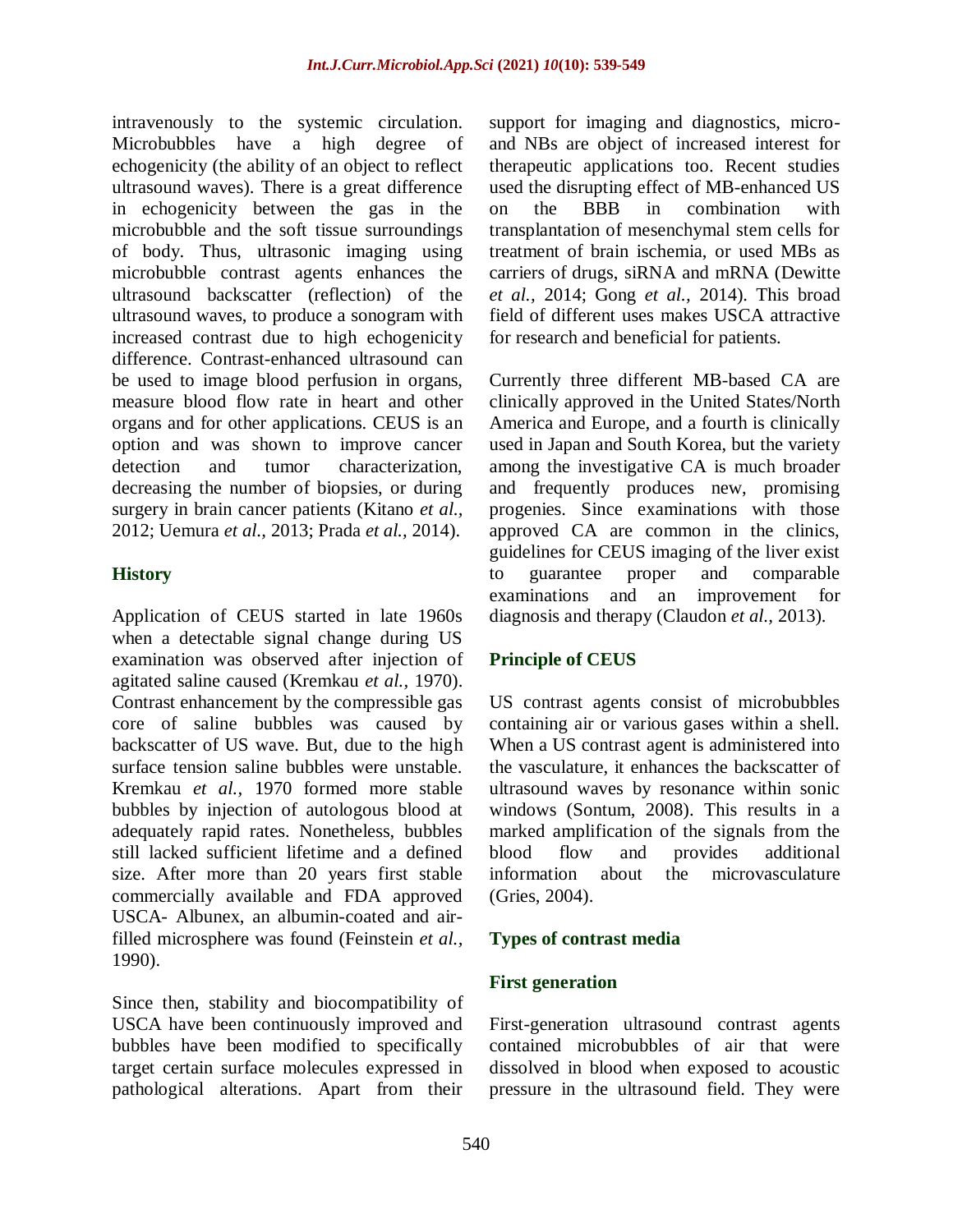therefore present in the bloodstream for a limited time.

## **Second generation**

Second-generation contrast agents include microbubbles of perfluorocarbon, [nitrogen gas](https://radiopaedia.org/articles/nitrogen?lang=us) or sulfur hexafluoride stabilized in a phospholipid membrane. When exposed to the ultrasound beam, bubbles oscillate (they are being compressed by the effect of positive pressure created by the ultrasound waves and they expand in the negative pressure phase). The compression of the gas is greater than expansion which creates a non-linear response (echo). This greatly affects ultrasound backscatter and increases vascular contrast in a similar manner to [intravenous contrast media](https://radiopaedia.org/articles/contrast-medium?lang=us) used in CT and MRI [\(Balint Botz](https://radiopaedia.org/users/balintbotz?lang=us) *et al.,*)

## **Microbubble**

As the name suggests, the diameter ranges between 1 and 10 μm. This size normally limits the application of MB to the intravascular system to assess functional parameters like vascularity, perfusion, blood flow velocity, angiogenicity or to characterize vasculature molecularly by using targeted MB [\(Yuan and Rychak, 2013\)](https://www.frontiersin.org/articles/10.3389/fphar.2015.00197/full#B148). Hence, shell was introduced to produce soft- and hard-shell bubbles, that provide multiple specific applications of MB by changing their viscoelastic properties (Hoff *[et al.,](https://www.frontiersin.org/articles/10.3389/fphar.2015.00197/full#B52)* 1996; *[Kiessling](https://www.frontiersin.org/articles/10.3389/fphar.2015.00197/full#B66)  [et al.,](https://www.frontiersin.org/articles/10.3389/fphar.2015.00197/full#B66)* 2014). To rule out possible changes in bubble-size by air diffusing along the concentration gradient between blood and bubble, MB is produced with a defined mixture of PFC and air, so that Laplace and arterial pressure are in equilibrium [\(Schutt](https://www.frontiersin.org/articles/10.3389/fphar.2015.00197/full#B112) *et al.,* [1996\)](https://www.frontiersin.org/articles/10.3389/fphar.2015.00197/full#B112).

MBs of a diameter below the maximum of 10 μm were obtainable and for certain mixtures a shelf time of several weeks and a high echogenicity in B-mode US imaging were shown [\(Singhal](https://www.frontiersin.org/articles/10.3389/fphar.2015.00197/full#B113) *et al.,* 1993; [Wheatley](https://www.frontiersin.org/articles/10.3389/fphar.2015.00197/full#B138) *et al.,* [1994\)](https://www.frontiersin.org/articles/10.3389/fphar.2015.00197/full#B138). Still, those MB that succeeded in clinical trials were of different materials. Imagent<sup>®</sup> (IMCOR Pharmaceuticals Inc., San Diego, CA, USA) MB of approximately 5 μm in diameter, filled with a mixture of air and PFCs, were first tested for renal and liver perfusion studies in rabbits, later for myocardial perfusion and detection of general blood flow abnormalities using Doppler US. It showed promising contrast and compatibility with almost no adverse side effects in first clinical trials [\(Taylor](https://www.frontiersin.org/articles/10.3389/fphar.2015.00197/full#B121) *et al.,* 1996; [Sirlin](https://www.frontiersin.org/articles/10.3389/fphar.2015.00197/full#B114) *et al.,*  [1997;](https://www.frontiersin.org/articles/10.3389/fphar.2015.00197/full#B114) [Pelura, 1998\)](https://www.frontiersin.org/articles/10.3389/fphar.2015.00197/full#B101).

#### **Different types of microbubbles used in ultrasonography are**

#### **Polymer-shelled microbubbles**

First polymers used for US applications were naturally occurring air-filled polymers. Gelatin was among the first biopolymers to be tested, but the production of adequately small MB turned out to be difficult and their circulation time was short [\(Carroll](https://www.frontiersin.org/articles/10.3389/fphar.2015.00197/full#B13) *et al.,*  [1980\)](https://www.frontiersin.org/articles/10.3389/fphar.2015.00197/full#B13). Cyanoacrylate polymers were first used as a shell material by [Fritzsch](https://www.frontiersin.org/articles/10.3389/fphar.2015.00197/full#B44) *et al.,* (1994).

## **Hard-shell microbubbles**

They mainly consists of gas bubbles with a coating of lower visco-elastical properties such as polymers or denatured proteins, as well as porous silica materials encapsulating gas.

#### **Protein-shelled microbubbles**

Though protein-shelled microbubbles are less resistant to US waves than polymer-coated MB, but with a longer history of use and development, the first commercially available USCA was the protein-shelled MB Albunex® (Molecular Biosystems, San Diego, CA, USA).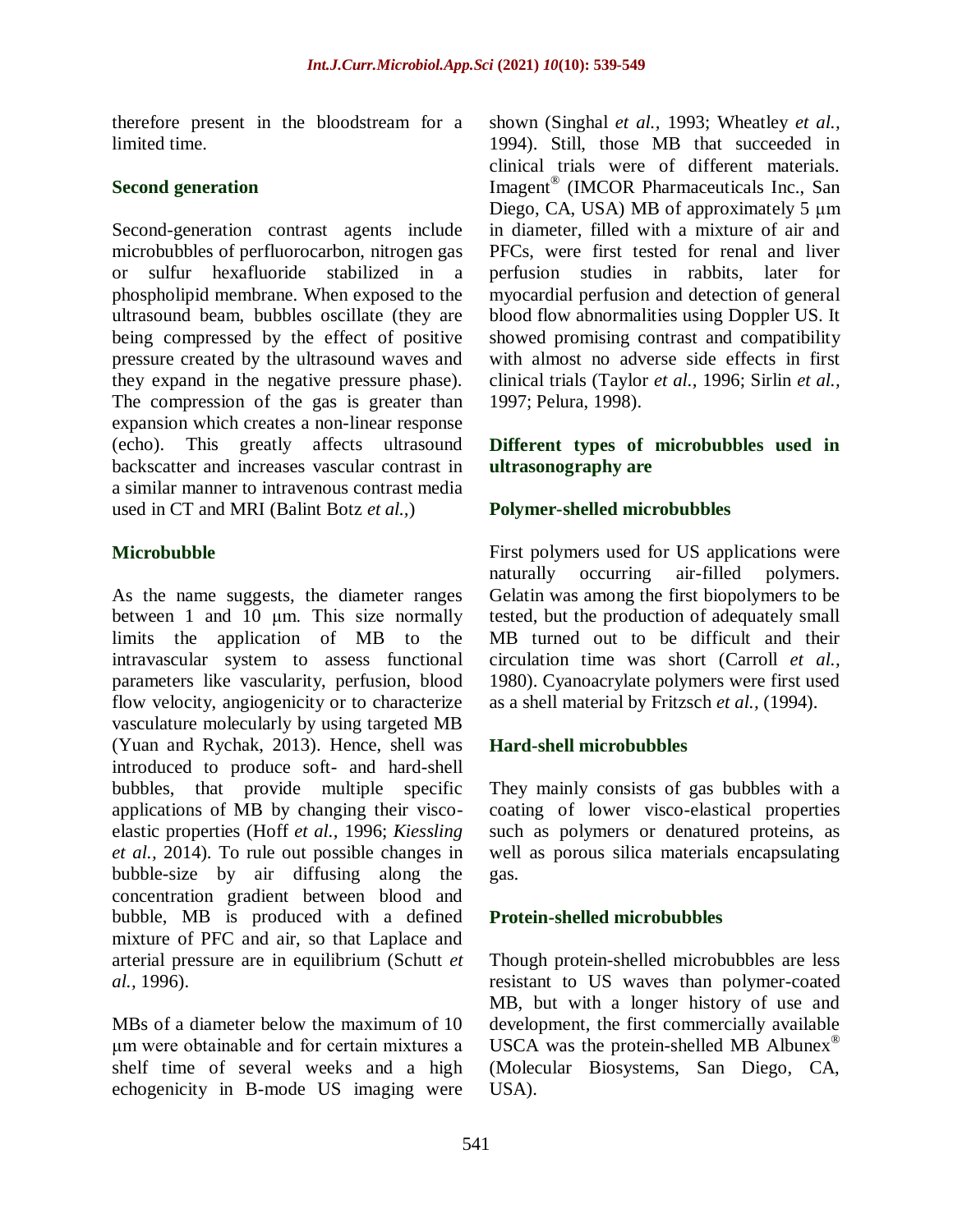First animal experiments showed an enhanced contrast in 2D echocardiography after intravenous injection [\(Keller](https://www.frontiersin.org/articles/10.3389/fphar.2015.00197/full#B61) *et al.,* 1987) and a behavior similar to erythrocytes to guarantee no interferences in coronary flow or hemodynamics caused by the CA during myocardial US examination (Keller *[et al.,](https://www.frontiersin.org/articles/10.3389/fphar.2015.00197/full#B62)*  [1988,](https://www.frontiersin.org/articles/10.3389/fphar.2015.00197/full#B62) [1989\)](https://www.frontiersin.org/articles/10.3389/fphar.2015.00197/full#B63).

#### **Soft-shell microbubbles**

Soft-shell MBs are commonly used for examinations using a low mechanical index (MI) since these MB are sensitively detectable by their non-linear oscillations. The better oscillation properties of SS-MB compared with HS-MB are due to the thinner, more flexible shells, which are held together not by covalent bonding, but hydrophobic interactions. Therefore, after slight shell disruptions, the shell seals itself to minimize surface tension [\(Borden](https://www.frontiersin.org/articles/10.3389/fphar.2015.00197/full#B10) *et al.,* 2005; [Brismar](https://www.frontiersin.org/articles/10.3389/fphar.2015.00197/full#B12)  *[et al.,](https://www.frontiersin.org/articles/10.3389/fphar.2015.00197/full#B12)* 2012). Most common shell materials for SS-MB are surfactant molecules or phospholipids, where the length of the acyl chain mainly influences the bubbles' acoustic dissolution and the monolayers' cohesiveness [\(Borden](https://www.frontiersin.org/articles/10.3389/fphar.2015.00197/full#B10) *et al.,* 2005).

## **Phospholipid microbubbles**

The first lipid-based USCA that made it to clinical trials and the clinics was Perflutren, sold as Definity or Luminity (Lantheus Medical Imaging, North Billerica, MA, USA). It contains perfluoropropane-filled MB in a shell made of three different saturated 16 carbon-long phospholipids. With an average size between only  $1-2$   $\mu$ m they are smaller than most HS-MB [\(Unger](https://www.frontiersin.org/articles/10.3389/fphar.2015.00197/full#B131) *et al.,* 2004). Similar to HS-MB, lipid-based MBs have been found to be useful for therapeutic applications. They have also been successfully tested for thrombolysis in combination with US and thrombolytic agents [\(Unger](https://www.frontiersin.org/articles/10.3389/fphar.2015.00197/full#B131) *et al.,* [2004\)](https://www.frontiersin.org/articles/10.3389/fphar.2015.00197/full#B131). Apart from Definity®/Luminity®, another SS-MB has clinical approval for cardiologic applications. SonoVue<sup>®</sup> (Bracco Imaging) gained FDA-approval in 2001 but was withdrawn, and again in 2014, came under the name Lumason® **.** This sulfur hexafluoride filled phospholipid-MB are generally used for left ventricular opafication and endocardial border definition, but in some countries also have approval for general vessel diagnostic or imaging of microvascular structures in the breast or differentiation of lesions in the liver (*[Claudon et al.,](https://www.frontiersin.org/articles/10.3389/fphar.2015.00197/full#B18)* 2013; Appis *[et al.,](https://www.frontiersin.org/articles/10.3389/fphar.2015.00197/full#B4)* 2015). Apart from that, SonoVue® has also been tested in clinical trials for monitoring of uterine fibroid vascularization and improved ablation [\(Henri](https://www.frontiersin.org/articles/10.3389/fphar.2015.00197/full#B49)  *[et al.,](https://www.frontiersin.org/articles/10.3389/fphar.2015.00197/full#B49)* 2014; Jiang *[et al.,](https://www.frontiersin.org/articles/10.3389/fphar.2015.00197/full#B59)* 2014).

#### **Surfactant-stabilized microbubbles**

After the mid-90s usage of surfactantstabilized gaseous MB for US diagnostics was suggested by [Hilmann](https://www.frontiersin.org/articles/10.3389/fphar.2015.00197/full#B51) *et al.,* (1985).

## **Nanobubbles**

In certain conditions, MBs, due to their size are unable to leave the vasculature, even in solid tumors, which often have leaky vasculature and a poor lymphatic drainage. This leads to extravasation and retention of macromolecules, also known as the EPR effect (enhanced permeability and retention). To extravasate to the tumor itself, bubbles need to be smaller than 400–800 nm in diameter, and are referred to as NBs. It has been shown that even bubbles of this dimension were able to produce an enhanced backscatter after US application [\(Oeffinger](https://www.frontiersin.org/articles/10.3389/fphar.2015.00197/full#B97)  [and Wheatley, 2004\)](https://www.frontiersin.org/articles/10.3389/fphar.2015.00197/full#B97).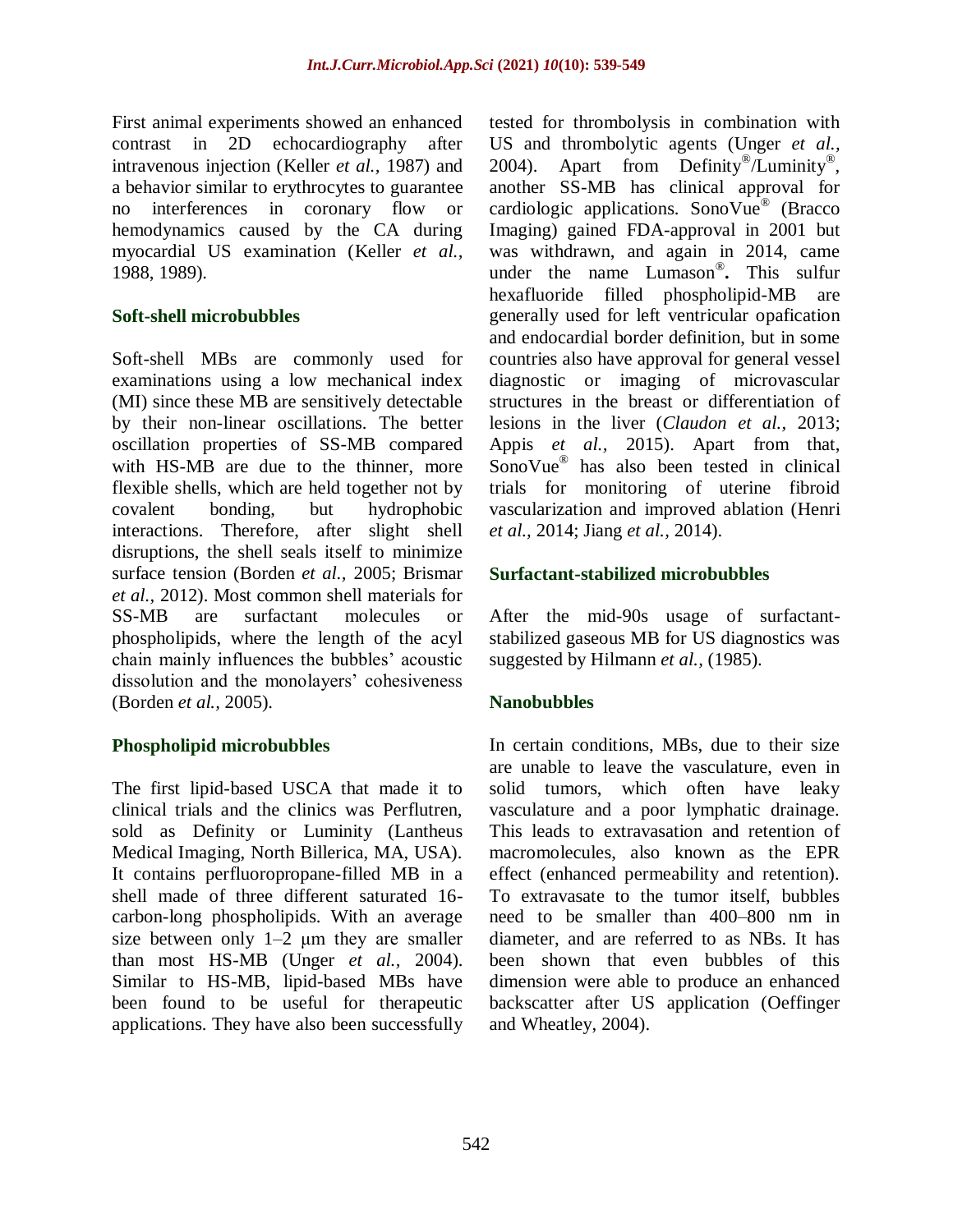| Table.1 Ultrasound contrast agent that had been clinically approved |  |  |  |
|---------------------------------------------------------------------|--|--|--|
|                                                                     |  |  |  |

| <b>Name</b>       | <b>First approved</b><br>for clinical use | <b>Shell material</b>                         | Gas                          | <b>Application (examples)</b>                                                                        | Producer/distributor                                                | <b>Countries</b>                             |
|-------------------|-------------------------------------------|-----------------------------------------------|------------------------------|------------------------------------------------------------------------------------------------------|---------------------------------------------------------------------|----------------------------------------------|
| Optison           | 1998                                      | Cross-linked<br>serum albumin                 | Octafluoropropane            | Left ventricular opafication                                                                         | GE healthcare.<br>Buckinghamshire, UK                               | US, Europe                                   |
| Sonazoid          | 2007                                      | Phospholipid                                  | Perfluorobutane              | Myocardial perfusion, liver<br>imaging                                                               | GE healthcare.<br>Buckinghamshire, UK/<br>Daiichi Saniko, Tokyo, JP | Japan, South<br>Korea                        |
| Lumason/SonoVue   | 2001/2014                                 | Phospholipid                                  | Sulphurhexafluoride          | Left ventricular<br>opafication, microvascular<br>enhancement (liver and<br>breast lesion detection) | Bracco diagnostics,<br>Milano, Italy                                | US, Europe,<br>China                         |
| Definity/Luminity | 2001/2006                                 | Phospholipid                                  | Octafluoropropane            | Echocardiography,<br>liver/kidney imaging<br>(Canada)                                                | Lantheus medical<br>Imaging, North Billerica,<br>MA                 | North America,<br>Europe (approval<br>filed) |
| Imagent/Imavist   | 2002, withdrawn                           | Phospholipid                                  | Perfluorohexane,<br>Nitrogen | Echocardiography, heart<br>perfusion, tumor/blood<br>flow anomalies                                  | Schering AG, Berlin, DE                                             | <b>US</b>                                    |
| Echovist          | 1991, withdrawn                           | Galactose<br>microparticles                   | Air                          | Right heart imaging                                                                                  | Schering AG, Berlin, DE                                             | Germany, UK                                  |
| Levovist          | 1995, withdrawn                           | Galactose<br>microparticles,<br>palmitic acid | Air                          | Whole heart imaging,<br>doppler imaging                                                              | Schering AG, Berlin, DE                                             | Canada, Europe,<br>China, Japan              |
| Albunex           | 1993, withdrawn                           | Sonicated<br>serum albumin                    | air                          | Transpulmonary imaging                                                                               | Molecular Biosystems<br>Inc., San Diego, CA, USA                    | Japan, US                                    |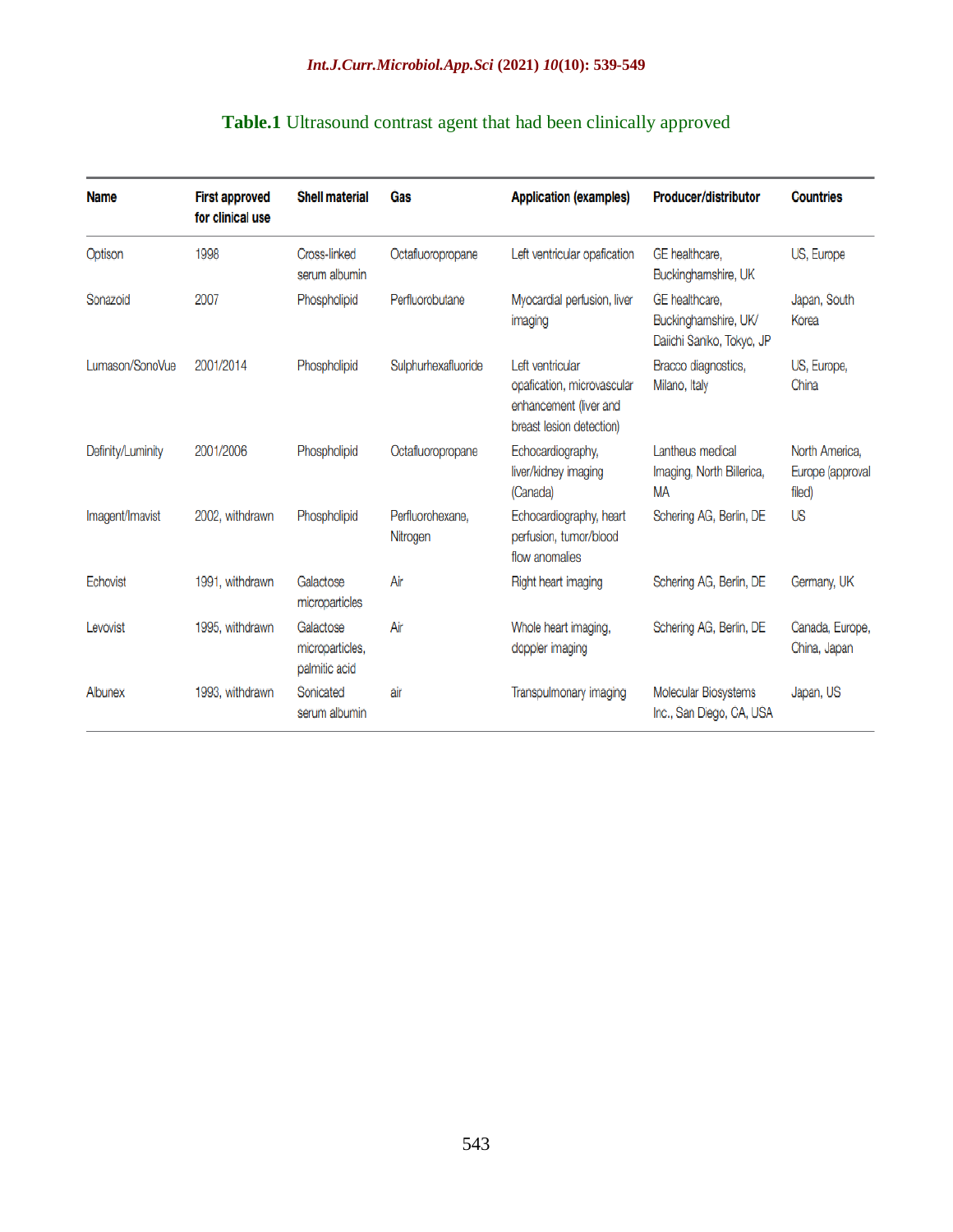| <b>Microbubbles</b>                              | <b>Target tissue</b>                       | <b>Receptor</b>                                        | <b>Ligand</b>                       | <b>Outcome</b>                                                 |
|--------------------------------------------------|--------------------------------------------|--------------------------------------------------------|-------------------------------------|----------------------------------------------------------------|
| Perfluorobutane, lipid<br>derived MB             | Coronary<br>artery<br>endothelial<br>cells | ICAM-1                                                 | Monoclonal<br>antibody to<br>ICAM-1 | Significantly<br>increased<br>binding of MB<br>with anti-ICAM- |
| Lipid-coated<br>perfluorocarbon<br>containing MB | <b>Thrombus</b>                            | GPIIbIIIa-<br>receptor                                 | Bioconjugate<br>ligands             | Higher affinity<br>of targeted MB<br>versus<br>untargeted MB   |
| <b>Lipid MB containing</b><br>decafluorobutane   | <b>Inflamed</b><br>tissue                  | Complement-<br>mediated<br>attachment to<br>leucocytes | <b>PS</b>                           | Greater<br>attachment of PS<br>containing<br>bubbles           |
| Perfluorobutane<br>containing MB                 | Avidin coated<br>culture plates            | Avidin                                                 | <b>Biotin</b>                       | Increased<br>attachment in<br>contrast to<br>control MB        |

# **Table.2** Microbubbles and their target receptors

# **Table.3** Adverse reactions of contrast agent

| <b>Adverse event</b>     | <b>Frequency</b><br>$0.5 - 5\%$     | Frequency $<$ 1%                                      |
|--------------------------|-------------------------------------|-------------------------------------------------------|
| <b>Systemic</b>          | Headache, Hypersensitivity          | Abdominal pain, weakness,<br>chest pain               |
| Cardiovascular           | Hypertension                        | Arterial fibrillation, palpitation<br>and tachycardia |
| <b>Digestive System</b>  | <b>Nausea</b>                       | Anorexia, diarrhoea, dyspepsia                        |
| <b>CNS</b>               | Dizziness, Dry mouth, Vasodialation | Leg cramps, paresthesia                               |
| <b>Respiratory, Skin</b> |                                     | Dyspnoea, Sweating, rash and<br>pruritis              |
| <b>Special Senses</b>    | Altered taste and smell             |                                                       |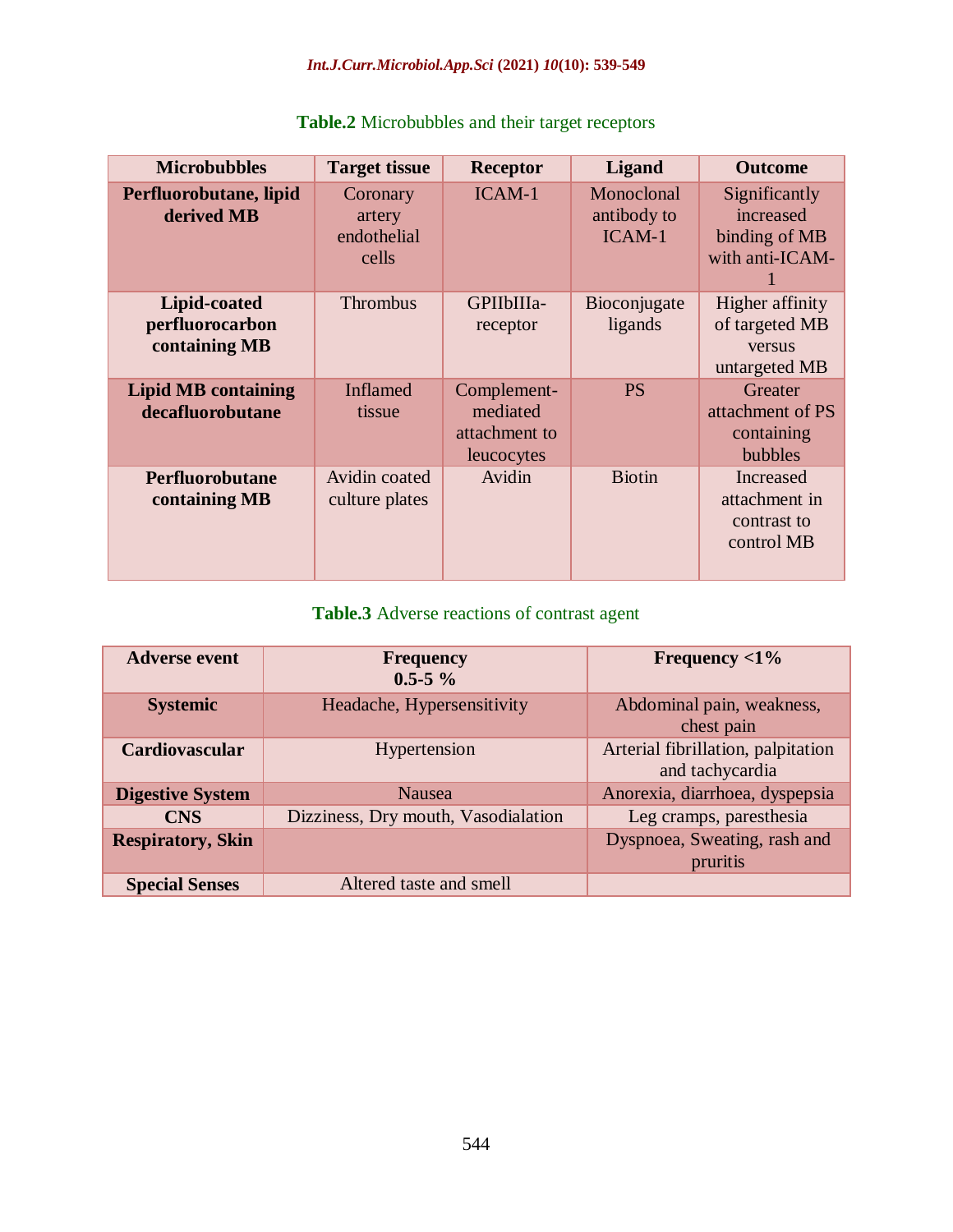**Fig.1** Microbubble constructed for drug delivery. A stabilising material, here a lipid, surrounds the perfluorocarbon bubble. Drugs may be incorporated by themselves or, if insoluble in water, in an oil layer ( [Martin J K Blomley\)](https://www.ncbi.nlm.nih.gov/pubmed/?term=Blomley%20MJ%5bAuthor%5d&cauthor=true&cauthor_uid=11358777). The microsphere may be targeted to specific tissue by incorporating protein ligands on the surface.



## **Application of CEUS**

Diagnostic imaging, medical application, organ edge delineation, echocardiography, blood volume perfusion and lesion characterization are certain applications of CEUS and are as follows.

#### **Sentinel lymph node (SLN) detection**

Lymphosonography, or CEUS-guided SLN detection, as a technique for demonstrating lymphatic drainage, has been introduced in some experimental studies. In this procedure, transcutaneous injection of an UCA is performed and CEUS is used to identify draining lymphatic channels and SLNs. This use of CEUS is technically feasible, as was demonstrated by various studies (Curry *et al.,* 2009, Wang *et al.,* 2009).

#### **Drug or gene delivery**

The microbubble contrast agent interacts with the acoustic wave in the acoustic field. The contrast agent itself will serve as a cavitation nucleus and lower the threshold level for cavitation (Wang *et al.,* 2008, Nie, *et al.,* 2006). In an experimental study, Nie *et al.,* (2008) found that compared with the group treated by US alone, KDR-tk gene therapy



treated by US combined with SonoVue inhibited tumour growth and increased survival time of Hepa1-6 tumour-bearing mice. It was concluded that gene therapy mediated by US exposure enhanced by a microbubble contrast agent may become a new treatment option for HCC.

Based on the same principle, UCA was used for drug delivery in the treatment of acute intravascular thrombi by Wang, *et al.,* (2010) and Xie, *et al.,* (2009).

## **Molecular imaging**

Techniques for non invasive imaging of specific disease-related molecular changes are being developed to enhance diagnosis and therapeutic decision-making. Molecular imaging with CEUS relies on the detection of the acoustic signal produced by microbubble or nanoparticle agents that are targeted to the sites of disease. The potential use of CEUSbased molecular imaging in atherosclerosis, post-ischemic inflammation, angiogenesis, transplant rejection and thrombus formation have been investigated, and is undoubtedly an important development trend (Linder, 2009, Kaufmann, *et al.,* 2007, Bohman, *et al.,* 2009, Leong Poi, *et al.,* 2007 and Lankford, *et al.,* 2006).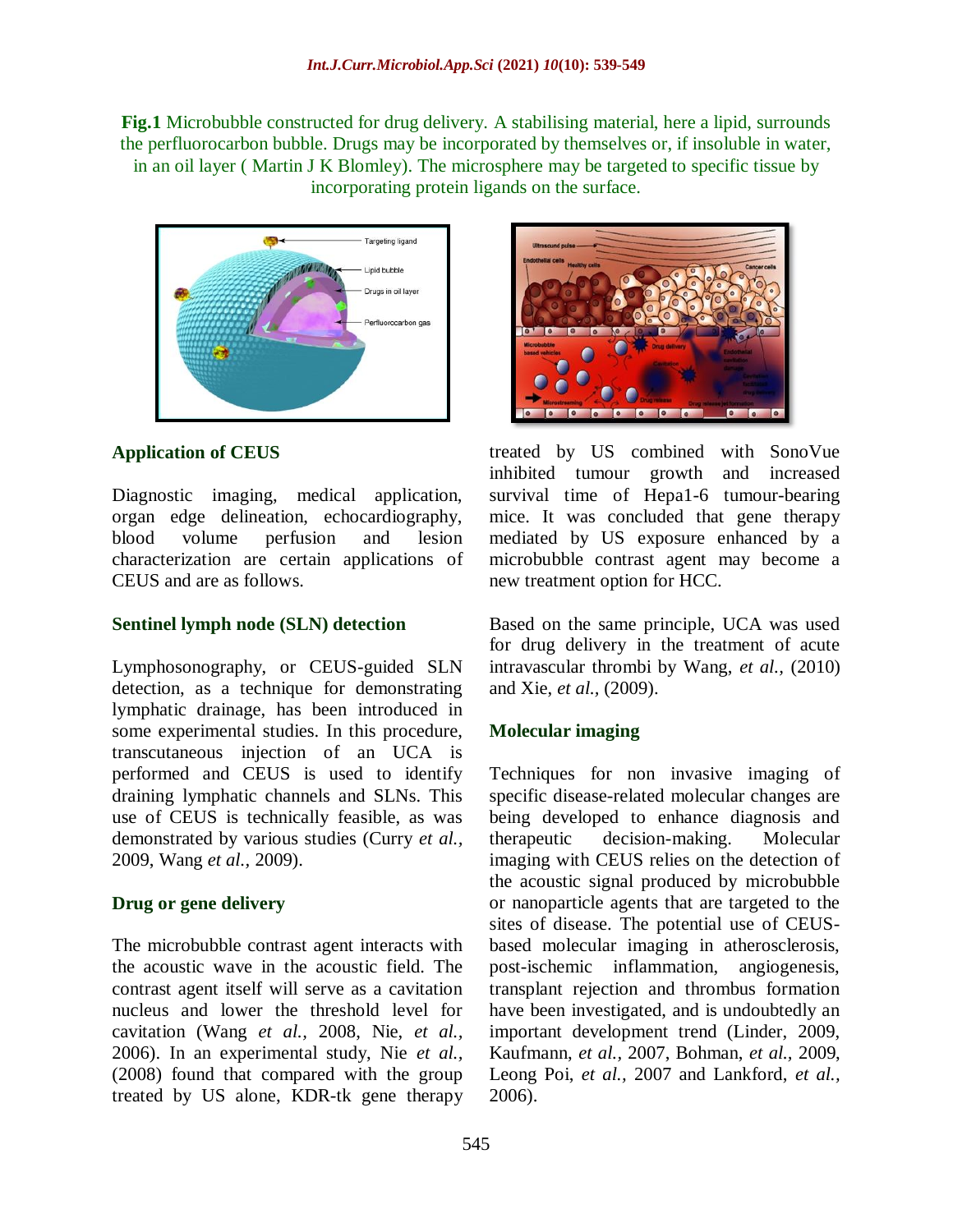#### **Commercially available contrast agents**

There are different types of contrast agents which are available in the market like simple air (Nitrogen), perfluorocarbon and sulfur hexachloride preparations (Vera Paefgen *et al.,* 2015) Table.1.

#### **Procedure for CEUS**

After preparation the target organ is focused on B-mode US and then contrast-specific imaging mode is turned on. On ultrasound after the contrast is administered, the tissue is divided on basis of perfussion i.e. hyperenhancing, isoenhancing, hypoenhancing.

#### **Limitations of technique**

Different limitations regarding contrast enhanced ultrasound are ultrasound produces more heat as the frequency increases, Microbubbles don't last very long in circulation, Continues monitoring is required, Microbubbles burst at low ultrasound frequencies and may cause local microvasculature rupture and haemolysis and Costly with time consuming. Contrast enhanced ultrasound helps in different aspect likewise in absolute quantification of tissue perfusion, Helps in drugs and genes delivery, Lower intravenous dosage is needed, Guided organ transplantation, Localization of lesion, Helpful for the differential diagnosis, Differentiation between malignant & benign tumour and Monitoring response of tumor therapy.

#### **Abbreviation**

CEUS - Contrast enhanced ultrasound MB - Microbubble NB - Nanobubble USCA - Ultrasound contrast agent BBB - Blood brain barrier

#### **References**

- Appis, A. W., Tracy, M. J., and Feinstein, S. B. (2015). Update on the safety and efficacy of commercial ultrasound contrast agents in cardiac applications. *Echo Res. Pract.* 2, R55–R62. doi: 10.1530/ERP-15-0018
- [Balint Botz](https://radiopaedia.org/users/balintbotz?lang=us)◉ and [Marcin Czarniecki](https://radiopaedia.org/users/mczarniecki?lang=us) *et al.,* Contrast-enhanced ultrasound <https://radiopaedia.org/>
- Böhmer M R, Klibanov A L, Tiemann K, Hall C S, Gruell H, Steinbach O C. Ultrasound triggered image-guided drug delivery. Eur J Radiol. 2009;70:242–253. [\[PubMed\]](https://www.ncbi.nlm.nih.gov/pubmed/19272727) [\[Google Scholar\]](https://scholar.google.com/scholar_lookup?journal=Eur+J+Radiol&title=Ultrasound+triggered+image-guided+drug+delivery&author=MR+B%C3%B6hmer&author=AL+Klibanov&author=K+Tiemann&author=CS+Hall&author=H+Gruell&volume=70&publication_year=2009&pages=242-253&pmid=19272727&)
- Borden, M. A., Kruse, D. E., Caskey, C. F., Zhao, S., Dayton, P. A., and Ferrara, K. W. (2005). Influence of lipid shell physicochemical properties on ultrasoundinduced microbubble destruction. *IEEE Trans. Ultrason. Ferroelectr. Freq. Control* 52, 1992–2002. doi: 10.1109/TUFFC.2005.1561668
- Brismar, T. B., Grishenkov, D., Gustafsson, B., Härmark, J., Barrefelt, Å., Kothapalli, S. V. V. N., *et al.,* (2012). Magnetite nanoparticles can be coupled to microbubbles to support multimodal imaging. *Biomacromolecules* 13, 1390– 1399. doi: 10.1021/bm300099f
- Carroll, B. A., Turner, R. J., Tickner, E. G., Boyle, D. B., and Young, S. W. (1980). Gelatin encapsulated nitrogen microbubbles as ultrasonic contrast agents. *Invest. Radiol.* 15, 260–266. doi: 10.1097/00004424-198005000- 198005013
- Claudon M., Dietrich C. F., Choi B. I., Cosgrove D. O., Kudo M., Nolsøe C. P., *et al.,* (2013). Guidelines and good clinical practice recommendations for contrast enhanced ultrasound (CEUS) in the Liver - Update 2012. A WFUMB-EFSUMB Initiative in Cooperation with Representatives of AFSUMB, AIUM, ASUM, FLAUS and ICUS. *Ultrasound Med. Biol.* 39 187–210
- Claudon, M., Dietrich, C. F., Choi, B. I.,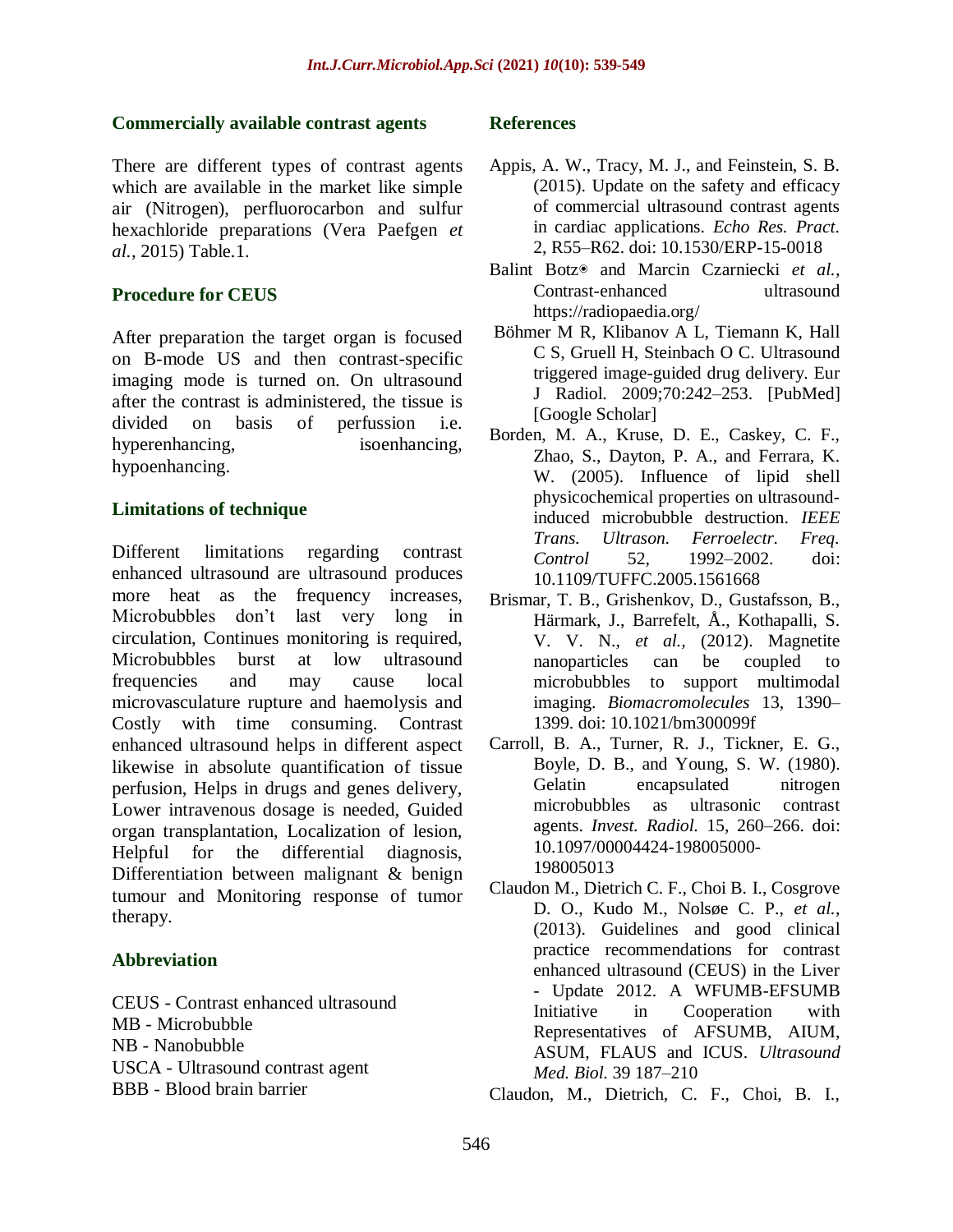Cosgrove, D. O., Kudo, M., Nolsøe, C. P., *et al.,* (2013). Guidelines and good clinical practice recommendations for contrast enhanced ultrasound (CEUS) in the Liver - Update 2012. A WFUMB-EFSUMB Initiative in Cooperation with Representatives of AFSUMB, AIUM, ASUM, FLAUS and ICUS. *Ultrasound Med. Biol.* 39, 187–210. doi: 10.1016/j.ultrasmedbio.2012.09.002

- Curry J M, Ezzat W H, Merton D A, Goldberg B B, Cognetti D M, Rosen D, Pribitkin E A. Thyroid lymphosonography: a novel method for evaluating lymphatic drainage. Ann Otol Rhinol Laryngol. 2009;118:645–650. [\[PubMed\]](https://www.ncbi.nlm.nih.gov/pubmed/19810605) [\[Google](https://scholar.google.com/scholar_lookup?journal=Ann+Otol+Rhinol+Laryngol&title=Thyroid+lymphosonography:+a+novel+method+for+evaluating+lymphatic+drainage&author=JM+Curry&author=WH+Ezzat&author=DA+Merton&author=BB+Goldberg&author=DM+Cognetti&volume=118&publication_year=2009&pages=645-650&pmid=19810605&)  [Scholar\]](https://scholar.google.com/scholar_lookup?journal=Ann+Otol+Rhinol+Laryngol&title=Thyroid+lymphosonography:+a+novel+method+for+evaluating+lymphatic+drainage&author=JM+Curry&author=WH+Ezzat&author=DA+Merton&author=BB+Goldberg&author=DM+Cognetti&volume=118&publication_year=2009&pages=645-650&pmid=19810605&)
- Dewitte H., Van Lint S., Heirman C., Thielemans K., De Smedt S. C., Breckpot K., *et al.,* (2014). The potential of antigen and TriMix sonoporation using mRNAloaded microbubbles for ultrasoundtriggered cancer immunotherapy. *J. Control. Release Submitted* 194 28–36. 10.1016/j.jconrel.2014.08.011 [\[PubMed\]](https://www.ncbi.nlm.nih.gov/pubmed/25151979) [\[CrossRef\]](https://dx.doi.org/10.1016%2Fj.jconrel.2014.08.011) [\[Google Scholar\]](https://scholar.google.com/scholar_lookup?journal=J.+Control.+Release+Submitted&title=The+potential+of+antigen+and+TriMix+sonoporation+using+mRNA-loaded+microbubbles+for+ultrasound-triggered+cancer+immunotherapy.&author=H.+Dewitte&author=S.+Van+Lint&author=C.+Heirman&author=K.+Thielemans&author=S.+C.+De+Smedt&volume=194&publication_year=2014&pages=28-36&doi=10.1016/j.jconrel.2014.08.011&)
- Feinstein S. B., Cheirif J., Ten Cate F. J., Silverman P. R., Heidenreich P. A., Dick C., *et al.,* (1990). Safety and efficacy of a new transpulmonary ultrasound contrast agent: initial multicenter clinical results. *J. Am. Coll. Cardiol.* 16 316–324. 10.1016/0735-1097(90)90580-I [\[PubMed\]](https://www.ncbi.nlm.nih.gov/pubmed/2197312) [\[CrossRef\]](https://dx.doi.org/10.1016%2F0735-1097(90)90580-I) [\[Google Scholar\]](https://scholar.google.com/scholar_lookup?journal=J.+Am.+Coll.+Cardiol.&title=Safety+and+efficacy+of+a+new+transpulmonary+ultrasound+contrast+agent:+initial+multicenter+clinical+results.&author=S.+B.+Feinstein&author=J.+Cheirif&author=F.+J.+Ten+Cate&author=P.+R.+Silverman&author=P.+A.+Heidenreich&volume=16&publication_year=1990&pages=316-324&pmid=2197312&doi=10.1016/0735-1097(90)90580-I&)
- Fritzsch, T., Hauff, P., Heldmann, F., Lüders, F., Uhlendorf, V., and Weitschies, W. (1994). Preliminary results with a new liver specific ultrasound contrast agent. *Ultrasound. Med. Biol.* 20, S137.
- Gong Z., Ran H., Wu S., Zhu J., Zheng J. (2014). Ultrasound-microbubble transplantation of bone marrow stromal cells improves neurological function after forebrain ischemia in adult mice. *Cell Biochem. Biophys.* 70 499–504. 10.1007/s12013-014-9947-y [\[PubMed\]](https://www.ncbi.nlm.nih.gov/pubmed/24728948) [\[CrossRef\]](https://dx.doi.org/10.1007%2Fs12013-014-9947-y) [\[Google Scholar](https://scholar.google.com/scholar_lookup?journal=Cell+Biochem.+Biophys.&title=Ultrasound-microbubble+transplantation+of+bone+marrow+stromal+cells+improves+neurological+function+after+forebrain+ischemia+in+adult+mice.&author=Z.+Gong&author=H.+Ran&author=S.+Wu&author=J.+Zhu&author=J.+Zheng&volume=70&publication_year=2014&pages=499-504&pmid=24728948&doi=10.1007/s12013-014-9947-y&)
- Gramiak R., Shah P. M. (1968). Echocardiography of the Aortic Root.

*Invest. Radiol.* 3 301–388. 10.1097/00004424-196809000-00011 [\[CrossRef\]](https://dx.doi.org/10.1097%2F00004424-196809000-00011) [\[Google Scholar\]](https://scholar.google.com/scholar_lookup?journal=Invest.+Radiol.&title=Echocardiography+of+the+Aortic+Root.&author=R.+Gramiak&author=P.+M.+Shah&volume=3&publication_year=1968&pages=301-388&pmid=5688340&doi=10.1097/00004424-196809000-00011&)

- Greis C. Technology overview: SonoVue (Bracco, Milan) *Eur Radiol.* 2004;14 Suppl 8:P11–P15. [\[PubMed\]](https://www.ncbi.nlm.nih.gov/pubmed/15700328) [\[Google](https://scholar.google.com/scholar_lookup?journal=Eur+Radiol&title=Technology+overview:+SonoVue+(Bracco,+Milan)&author=C+Greis&volume=14+Suppl+8&publication_year=2004&pages=P11-P15&pmid=15700328&)  [Scholar\]](https://scholar.google.com/scholar_lookup?journal=Eur+Radiol&title=Technology+overview:+SonoVue+(Bracco,+Milan)&author=C+Greis&volume=14+Suppl+8&publication_year=2004&pages=P11-P15&pmid=15700328&)
- Henri, M., Florence, E., Aurore, B., Denis, H., Frederic, P., Francois, T., *et al.,* (2014). Contribution of contrast-enhanced ultrasound with Sonovue to describe the microvascularization of uterine fibroid tumors before and after uterine artery embolization. *Eur. J. Obstet. Gynecol. Reprod. Biol.* 181, 104–110. doi: 10.1016/j.ejogrb.2014.07.030
- Hilmann, J., Hoffmann, R. R., Muetzel, W., and Zimmermann, I. (1985). Carrier liquid solutions for the production of gas microbubbles, preparation thereof, and use thereof as contrast medium for ultrasonic diagnostics. *Ultrasound Med. Biol.* US Patent 4466442: 11, II.
- Hoff, L., Sontum, P. C., and Hoff, B. (1996). Acoustic properties of shell-encapsulated, gas-filled ultrasound contrast agents. *Proc. IEEE Ultrason. Symp.* 2, 1441– 1444. doi: 10.1109/ULTSYM.1996.584337
- Jiang, N., Xie, B., Zhang, X., He, M., Li, K., Bai, J., *et al.,* (2014). Enhancing ablation effects of a microbubble-enhancing contrast agent ("sonovue") in the treatment of uterine fibroids with highintensity focused ultrasound: a randomized controlled trial. *Cardiovasc. Intervent. Radiol.* 37, 1321–1328. doi: 10.1007/s00270-013-0803-z
- Kaufmann B A, Sanders J M, Davis C, Xie A, Aldred P, Sarembock I J, Lindner J R. Molecular imaging of inflammation in atherosclerosis with targeted ultrasound detection of vascular cell adhesion molecule-1. Circulation. 2007;116:276– 284. [\[PubMed\]](https://www.ncbi.nlm.nih.gov/pubmed/17592078) [\[Google Scholar\]](https://scholar.google.com/scholar_lookup?journal=Circulation&title=Molecular+imaging+of+inflammation+in+atherosclerosis+with+targeted+ultrasound+detection+of+vascular+cell+adhesion+molecule-1&author=BA+Kaufmann&author=JM+Sanders&author=C+Davis&author=A+Xie&author=P+Aldred&volume=116&publication_year=2007&pages=276-284&pmid=17592078&)
- Keller, M. W., Feinstein, S. B., and Watson, D. D. (1987). Successful left ventricular opacification following peripheral venous injection of sonicated contrast agent: an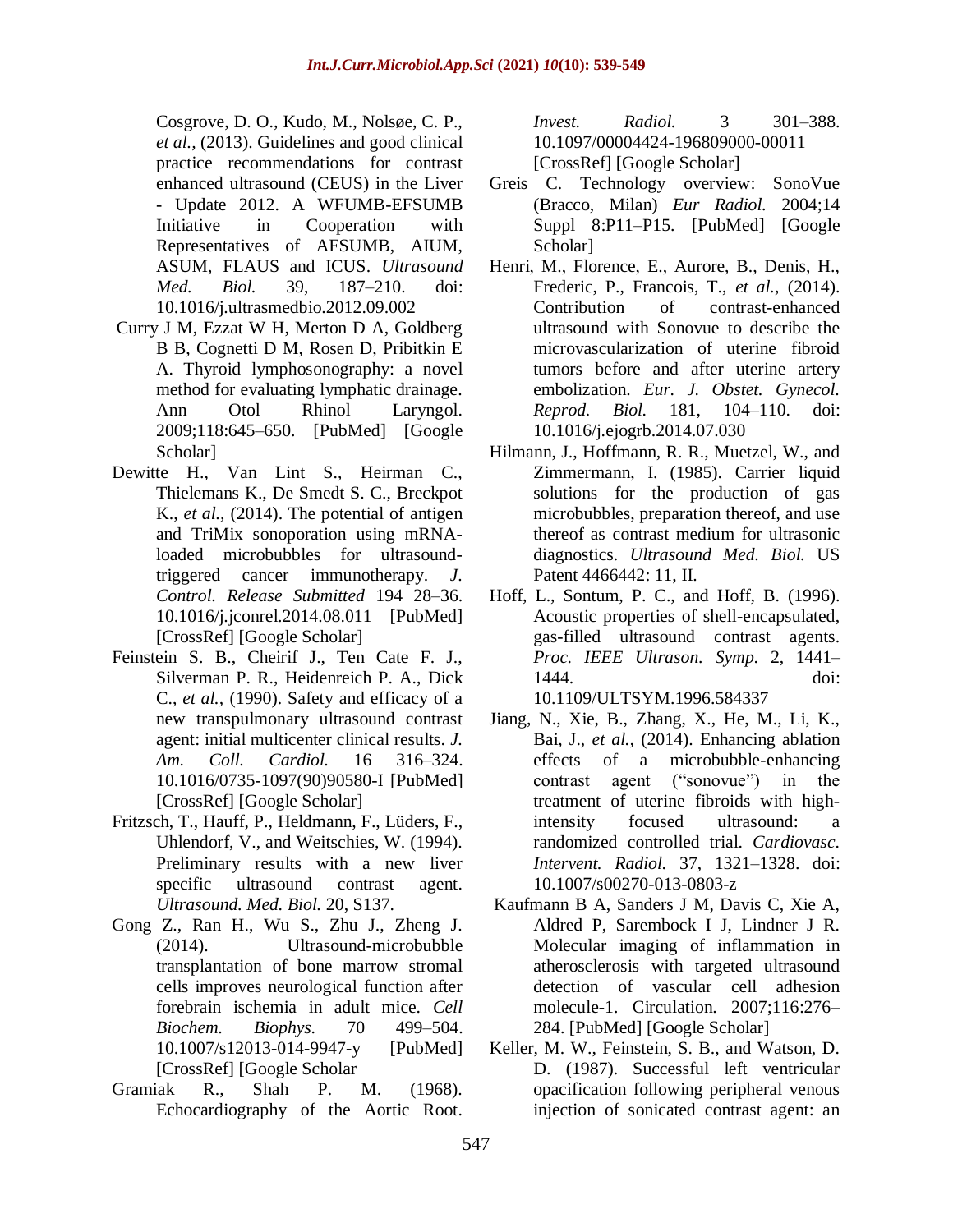experimental evaluation. *Am. Heart J.* 114, 570–575. doi: 10.1016/0002- 8703(87)90754-X

- Keller, M. W., Glasheen, W., Teja, K., Gear, A., and Kaul, S. (1988). Myocardial contrast echocardiography without significant hemodynamic effects or reactive hyperemia: a major advantage in the imaging of regional myocardial perfusion. *J. Am. Coll. Cardiol.* 12, 1039–1047. doi: 10.1016/0735-1097(88)90474
- Keller, M. W., Segal, S. S., Kaul, S., and Duling, B. (1989). The behavior of sonicated albumin microbubbles within the microcirculation: a basis for their use during myocardial contrast echocardiography. *Circ. Res.* 65, 458–467. doi: 10.1161/01.RES.65.2.458
- Kiessling, F., Mertens, M. E., Grimm, J., and Lammers, T. (2014). Nanoparticles for imaging: top or flop? *Radiology* 273, 10– 28. doi: 10.1148/radiol.14131520
- Kitano M., Kudo M., Yamao K., Takagi T., Sakamoto H., Komaki T., *et al.,* (2012). Characterization of small solid tumours in the pancreas: the value of contrastenhanced harmonic endoscopic ultrasonography. *Am. J. Gastroenterol.* 107 303–310. 10.1038/ajg.2011.354 [\[PubMed\]](https://www.ncbi.nlm.nih.gov/pubmed/22008892) [\[CrossRef\]](https://dx.doi.org/10.1038%2Fajg.2011.354) [\[Google Scholar\]](https://scholar.google.com/scholar_lookup?journal=Am.+J.+Gastroenterol.&title=Characterization+of+small+solid+tumors+in+the+pancreas:+the+value+of+contrast-enhanced+harmonic+endoscopic+ultrasonography.&author=M.+Kitano&author=M.+Kudo&author=K.+Yamao&author=T.+Takagi&author=H.+Sakamoto&volume=107&publication_year=2012&pages=303-310&pmid=22008892&doi=10.1038/ajg.2011.354&)
- Kremkau F. W., Gramiak R., Carstensen E. L., Shah P. M., Kramer D. H. (1970). Ultrasonic detection of cavitation at catheter tips. *Am. J. Roentgenol.* 110 177– 183. 10.2214/ajr.110.1.177 [\[PubMed\]](https://www.ncbi.nlm.nih.gov/pubmed/5466732) [\[CrossRef\]](https://dx.doi.org/10.2214%2Fajr.110.1.177) [\[Google Scholar\]](https://scholar.google.com/scholar_lookup?journal=Am.+J.+Roentgenol.&title=Ultrasonic+detection+of+cavitation+at+catheter+tips.&author=F.+W.+Kremkau&author=R.+Gramiak&author=E.+L.+Carstensen&author=P.+M.+Shah&author=D.+H.+Kramer&volume=110&publication_year=1970&pages=177-183&doi=10.2214/ajr.110.1.177&)
- Lankford M, Behm C Z, Yeh J, Klibanov A L, Robinson P, Lindner J R. Effect of microbubble ligation to cells on ultrasound signal enhancement: implications for targeted imaging. Invest Radiol. 2006;41:721–728. [\[PubMed\]](https://www.ncbi.nlm.nih.gov/pubmed/16971795) [\[Google Scholar\]](https://scholar.google.com/scholar_lookup?journal=Invest+Radiol&title=Effect+of+microbubble+ligation+to+cells+on+ultrasound+signal+enhancement:+implications+for+targeted+imaging&author=M+Lankford&author=CZ+Behm&author=J+Yeh&author=AL+Klibanov&author=P+Robinson&volume=41&publication_year=2006&pages=721-728&pmid=16971795&)
- Leong-Poi H, Kuliszewski M A, Lekas M, Sibbald M, Teichert-Kuliszewska K, Klibanov A L, Stewart D J, Lindner J R. Therapeutic arteriogenesis by ultrasoundmediated VEGF165 plasmid gene delivery to chronically ischemic skeletal muscle.

Circ Res. 2007;101:295–303. [\[PubMed\]](https://www.ncbi.nlm.nih.gov/pubmed/17585071) [\[Google Scholar\]](https://scholar.google.com/scholar_lookup?journal=Circ+Res&title=Therapeutic+arteriogenesis+by+ultrasound-mediated+VEGF165+plasmid+gene+delivery+to+chronically+ischemic+skeletal+muscle&author=H+Leong-Poi&author=MA+Kuliszewski&author=M+Lekas&author=M+Sibbald&author=K+Teichert-Kuliszewska&volume=101&publication_year=2007&pages=295-303&pmid=17585071&)

- Lindner J R. Molecular imaging of cardiovascular disease with contrastenhanced ultrasonography. Nat Rev Cardiol. 2009;6:475–481. [\[PubMed\]](https://www.ncbi.nlm.nih.gov/pubmed/19506587) [\[Google Scholar\]](https://scholar.google.com/scholar_lookup?journal=Nat+Rev+Cardiol&title=Molecular+imaging+of+cardiovascular+disease+with+contrast-enhanced+ultrasonography&author=JR+Lindner&volume=6&publication_year=2009&pages=475-481&pmid=19506587&)
- Nie F, Xu H X, Lu M D, Wang Y, Tang Q. Anti-angiogenic gene therapy for hepatocellular carcinoma mediated by microbubble-enhanced ultrasound exposure: an in vivo experimental study. J Drug Target. 2008;16:389–395. [\[PubMed\]](https://www.ncbi.nlm.nih.gov/pubmed/18569283) [\[Google Scholar\]](https://scholar.google.com/scholar_lookup?journal=J+Drug+Target&title=Anti-angiogenic+gene+therapy+for+hepatocellular+carcinoma+mediated+by+microbubble-enhanced+ultrasound+exposure:+an+in+vivo+experimental+study&author=F+Nie&author=HX+Xu&author=MD+Lu&author=Y+Wang&author=Q+Tang&volume=16&publication_year=2008&pages=389-395&pmid=18569283&)
- Nie F, Xu HX, Tang Q, Lu M D. Microbubbleenhanced ultrasound exposure improves gene transfer in vascular endothelial cells. World J Gastroenterol. 2006;12:7508– 7513. [\[PMC free article\]](https://www.ncbi.nlm.nih.gov/pmc/articles/PMC4087599/) [\[PubMed\]](https://www.ncbi.nlm.nih.gov/pubmed/17167842) [\[Google Scholar\]](https://scholar.google.com/scholar_lookup?journal=World+J+Gastroenterol&title=Microbubble-enhanced+ultrasound+exposure+improves+gene+transfer+in+vascular+endothelial+cells&author=F+Nie&author=HX+Xu&author=Q+Tang&author=MD+Lu&volume=12&publication_year=2006&pages=7508-7513&pmid=17167842&)
- Oeffinger, B. E., and Wheatley, M. A. (2004). Development and characterization of a nano-scale contrast agent. *Ultrasonics* 42, 343–347. doi: 10.1016/j.ultras.2003.11.011
- Pelura, T. J. (1998). Clinical experience with AF0150 (Imagent US), a new ultrasound contrast agent. *Acad. Radiol.* 5, S69–S71. doi: 10.1016/S1076-6332(98)80064– 80060
- Prada F., Perin A., Martegani A., Aiani L., Solbiati L., Lamperti M., *et al.,* (2014). Intraoperative contrast-enhanced ultrasound for brain tumor surgery. *Neurosurgery* 74 542–552. 10.1227/NEU.0000000000000301 [\[PubMed\]](https://www.ncbi.nlm.nih.gov/pubmed/24598809) [\[CrossRef\]](https://dx.doi.org/10.1227%2FNEU.0000000000000301) [\[Google Scholar\]](https://scholar.google.com/scholar_lookup?journal=Neurosurgery&title=Intraoperative+contrast-enhanced+ultrasound+for+brain+tumor+surgery.&author=F.+Prada&author=A.+Perin&author=A.+Martegani&author=L.+Aiani&author=L.+Solbiati&volume=74&publication_year=2014&pages=542-552&pmid=24598809&doi=10.1227/NEU.0000000000000301&)
- Schutt, E. G., Pelura, T. J., and Hopkins, R. M. (1996). Osmotically stabilized microbubble sonographic contrast agents. *Acad. Radiol.* 3(Suppl. 2), S188–S190. doi: 10.1016/S1076-6332(96)80530- 80537
- Singhal, S., Moser, C. C., and Wheatley, M. A. (1993). Surfactant-stabilized microbubbles as ultrasound contrast agents: stability study of span-60 and tween-80 mixtures using a langmuir trough. *Langmuir* 9, 2426–2429. doi: 10.1021/la00033a027